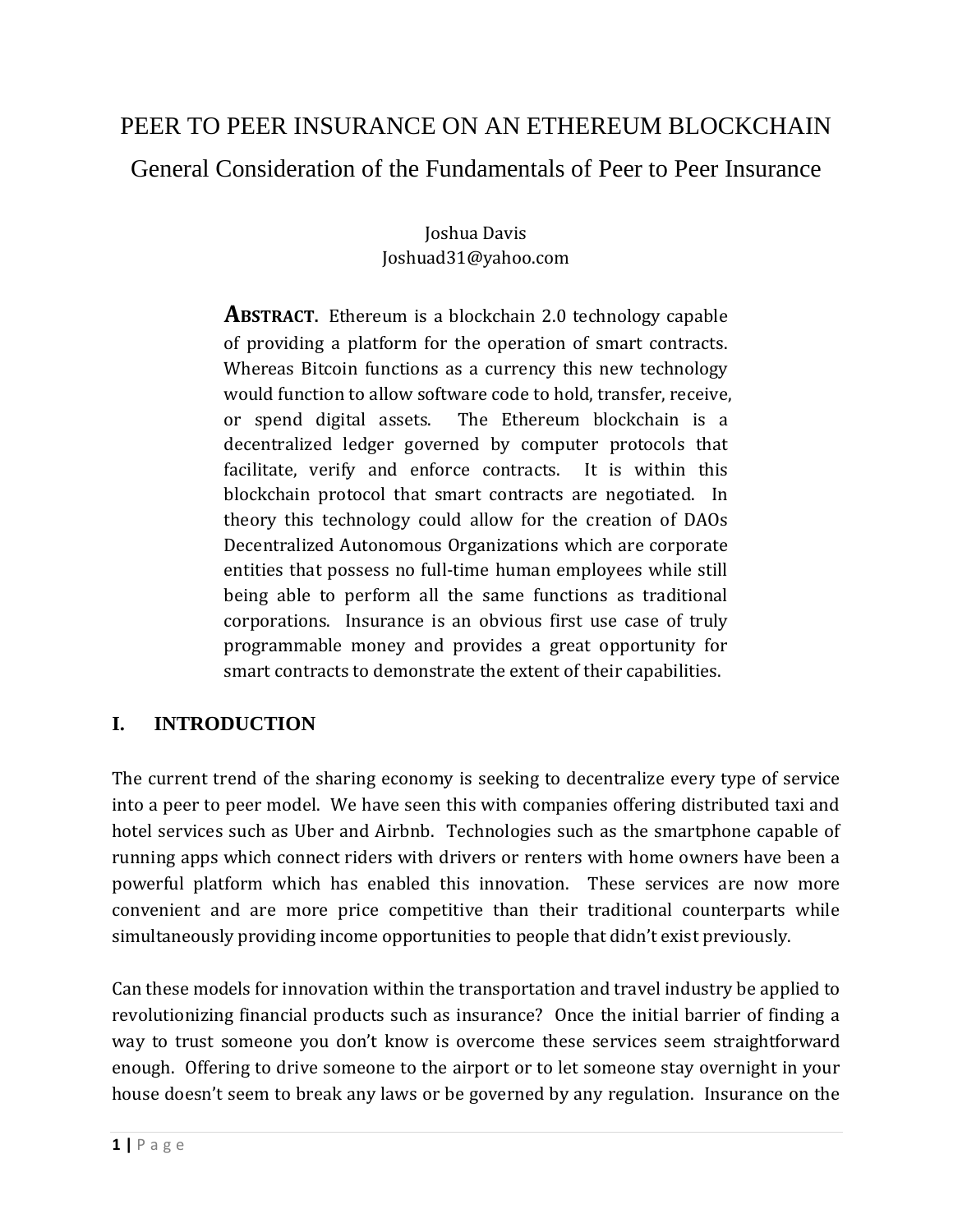other hand is a very different picture. There are laws preventing someone in your neighborhood from going door to door suggesting that everyone contribute monthly to a single pool of money which would then be used to pay for expenses in the unfortunate event any of the members were involved in an auto accident.

Both the taxi and hotel industry are regulated but not to the same degree as the insurance or banking industry. But this doesn't seem to have stopped people from building a currency around just about anything even the iconic image of a shiba-inu. It is not currently illegal in the US to mine dogecoin without a license and to use it to pay for something other than purchasing national currency (Wikipedia entry for History of Bitcoin, n.d.), although it did become illegal in 2009 to produce and use liberty dollars as a currency (Wikipedia entry for Liberty Dollar, n.d.). So at best cryptocurrencies are allowed to operate in a regulatory grey zone. Can crypto-contracts for insurance also be allowed to operate in the same regulatory grey zone?

The potential power of blockchain 2.0 platforms promises that outsiders with far less capital could potentially build financial instruments. Access to capital would no longer be a major hurdle limiting the ability for people to innovate. Smart contracts can provide just as much utility as financial instruments offered by traditional corporations with millions or billions of dollars in capital. Potentially these platforms could create a level playing field to those people who would like to participate in innovating the space of financial contracts but have very little financial backing or support to create the massive infrastructure of a traditional corporation. If someone was able to demonstrate that their new financial innovation was able to work as a test case among a small community of people that could then serve as a foundation allowing smaller players to enter the field of markets such as insurance.

Just because cryptocurrency is able to operate in a grey zone does not necessarily mean crypto-contracts will be granted this same privilege. Those that wish to innovate in this space need to make a strong argument that new financial services created on a blockchain should be regulated differently than traditional financial services. Is it possible to find a model in place today which might allow us to begin to make the case for crypto-contracts as unique financial products which should enjoy unique privileges?

## **II. LENDING CLUB MODEL**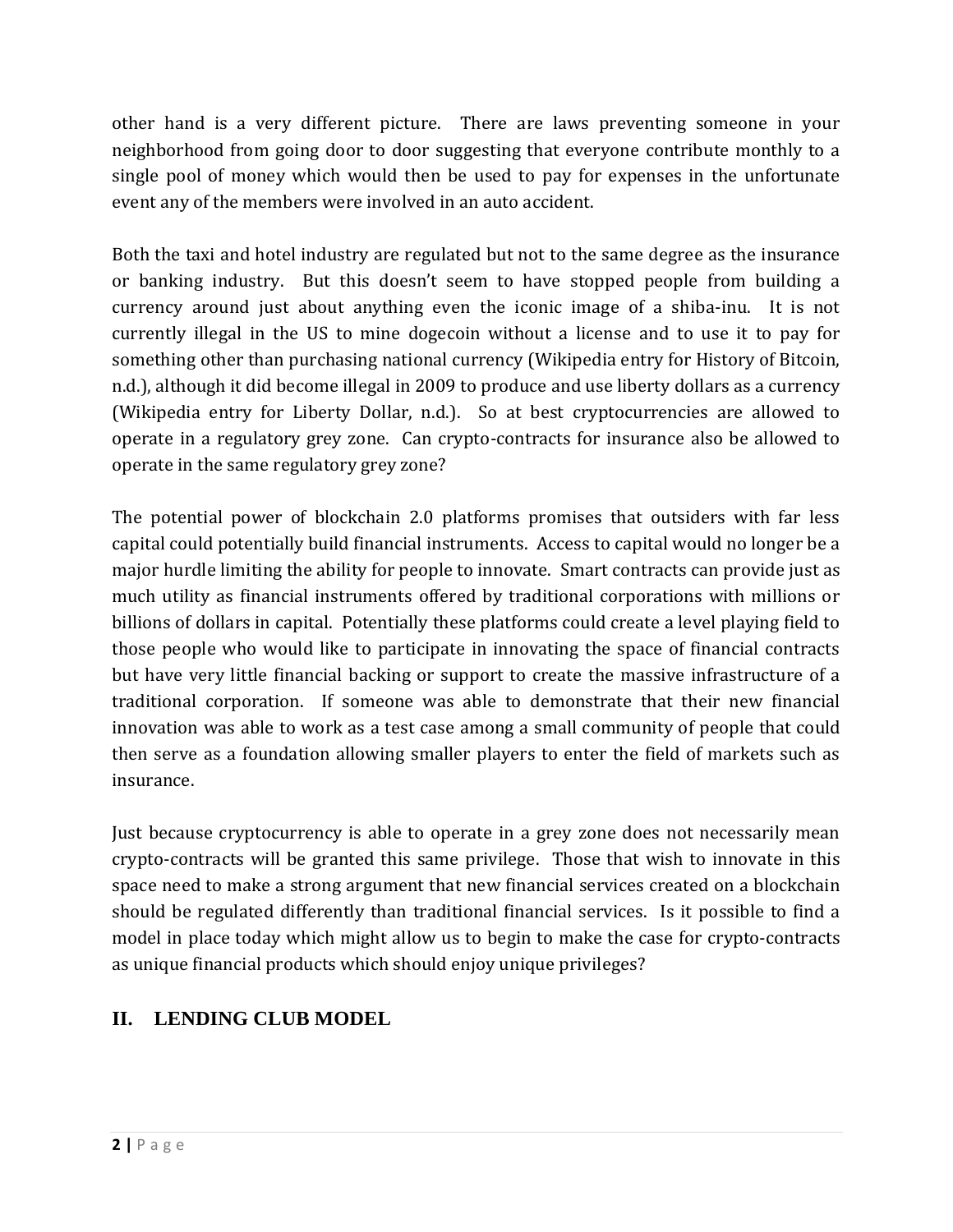One existing model for regulation of peer to peer insurance may be seen in peer to peer lending clubs known as a ROSCA (Rotating Savings and Credit Associations). Advocates fighting for the rights of poor and minorities have successfully convinced some regulators that exceptions in the law should be applied to peer to peer lending groups. Regulatory exceptions have been provided to lending circles such as tandas and cundinas not merely because they were acknowledged as being beneficial to society but because *fundamentally their nature was shown to be different than traditional commercial lenders*. This example gives us insight which might be applied to peer to peer insurance. How was peer to peer lending shown to be fundamentally different than commercial lending? On what basis was peer to peer lending granted regulatory exceptions for laws which apply to commercial lenders? A clearer understanding of the regulatory environment for existing peer to peer financial instruments will allow us to better make our case for the optimal amount of regulation for this new technology.

Regulatory compliance comes with a cost. Lending clubs typically lack the resources to meet the same regulatory standards as traditional loan origination entities because they are run by the poorest members of society who cannot otherwise find the means to have credit extended to them. Thus lending clubs traditionally operate outside of existing law. The "regulation" which serves to protect consumers in these cases is the strong ties of a local community and the practice of only entering into a lending circle with those whom you are able to trust. The social pressures associated with nonpayment on these types of loans assures a very low default rate.

In the event that defaults do occur the structure of the lending club assumes that the cost of such defaults are shared among all honest participants thus limiting the loss to any one member. The size of the monthly payment each individual is capable of making and the number of people in a group also places a relative cap on the size of losses which are possible. This limitation also restricts the degree to which profit from theft is possible thus placing a limit on the incentives that might exist related to fraud. Costs associated to the loss of social capital within the community would therefore seem to always be greater than the gains one might receive by fraudulent activity.

The system described above differs greatly from commercial lending in the following ways:

- 1. Commercial borrowers receive loans from organizations not individuals they personally know.
- 2. Commercial lenders extend loans to individuals on the basis of credit histories not community ties.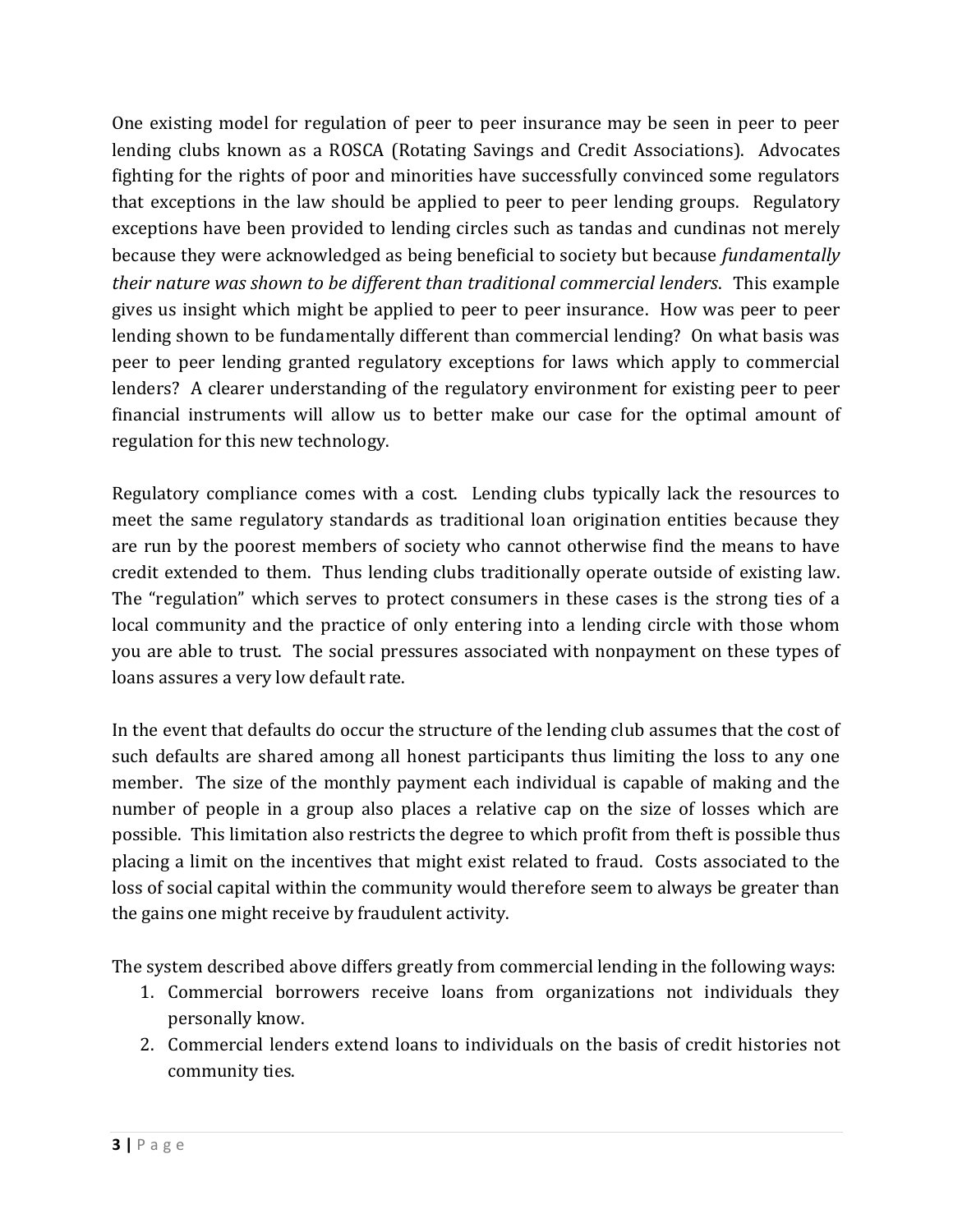- 3. The degree of risk incurred by commercial lenders is higher because loan amounts are higher.
- 4. Lenders raise capital to issue loans rather than capital being acquired on an as needed basis.
- 5. Lenders manage pools of capital large enough to incentivize fraud towards investors with whom they have no social bond.

Thus regulation to protect lenders who are assuming a higher risk from individual borrowers and to protect investors who are subject to the risk of greater losses from lenders seems perfectly reasonable. But when this regulation is applied to lending clubs it doesn't seem to make sense for the following reasons:

- 1. People who find themselves excluded from the benefits of the traditional lending system are being subject to its governance.
- 2. People who seek to reconcile disputes within their local communities are told that extralocal rules preclude their ability to settle differences between individuals.
- 3. Non-profit organizations which hold no capital risk are being subject to the same standards as for-profit organizations which manage large pools of capital.
- 4. Loans for amounts that typically max out at values 40 times smaller than your average mortgage loan are being given the same scrutiny as larger debts which carry greater risk to its participants.
- 5. Such regulations fail to consider the low rate of default already operating within the existing system and the degree to which losses are relatively negligible when compared to commercial lending.

Commercial banking regulations when applied to lending clubs seem equivalent to the requirement that a personal loan made between friends require the same documentation necessary to obtain a credit card. Should a loan default for 10 dollars to buy a pizza be given the same scrutiny as the default on one's student loans? Traditional lending laws do not seem to be a good fit for peer to peer lending. This is what the state of California seemed to affirm with its passage of legislation SB-896. The legislation establishes a licensing exemption within the California Finance Lenders Law, which will make it easier for nonprofit organizations to expand their lending (Day, n.d.). This legislation gave greater freedom for lending clubs to operate with fewer regulatory requirements thus fewer costs associated to legal overhead and licensing.

Can the Ethereum community make a credible case that the nature of peer to peer insurance provided by a DAO (Decentralized Autonomous Organization) smart contract is fundamentally different than traditional insurance products managed by traditional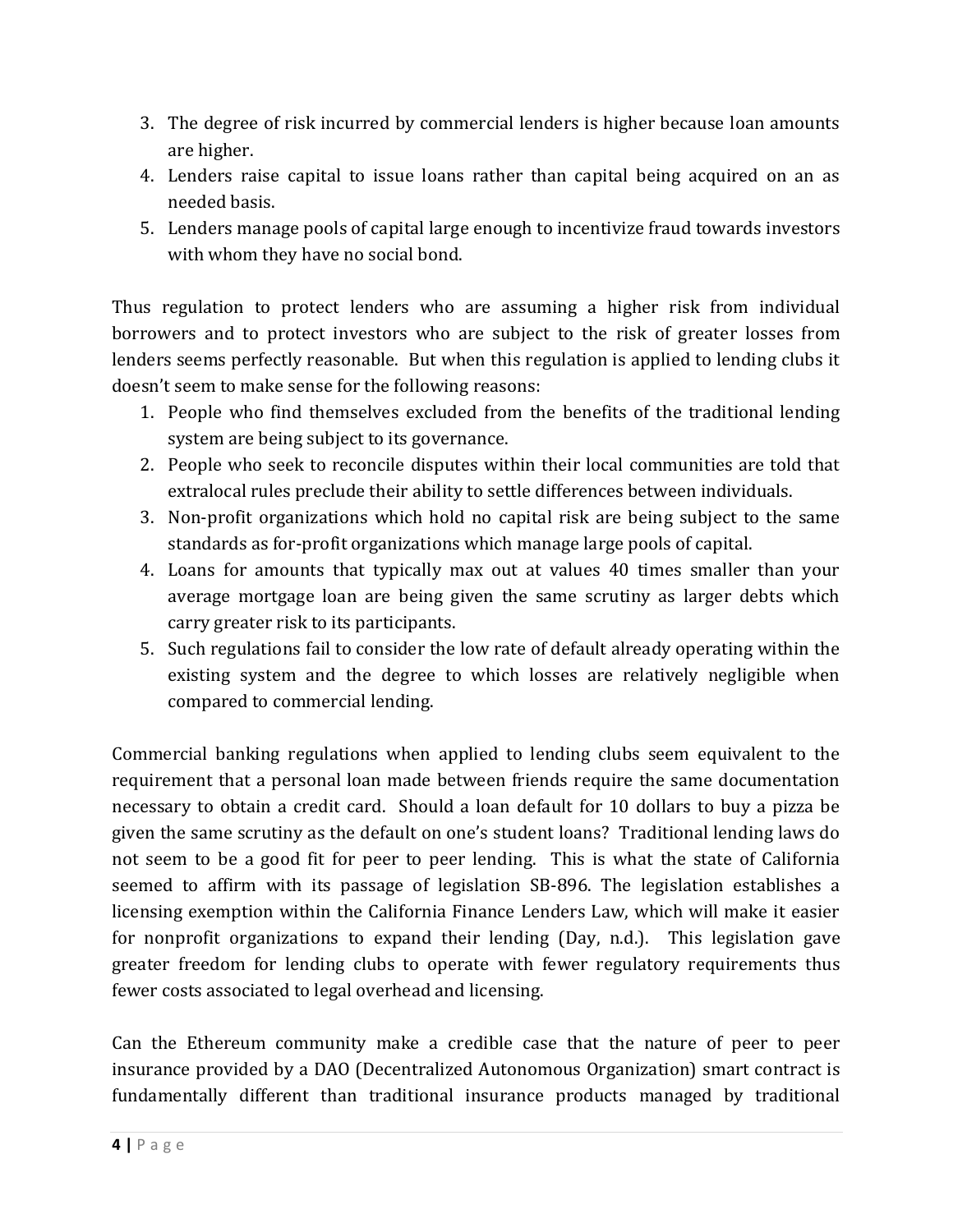insurance companies? If so can the case be made that peer to peer insurance qualifies for a similar reduction in regulatory and legal overhead such as enjoyed by lending clubs? We need to clearly define what unique attributes qualify a smart contract as a peer to peer insurance provider to begin to answer these questions. By considering the fundamentals of how an insurance smart contract would be implemented in Ethereum we can see what distinguishes these financial instruments from traditional insurance providers.

## **III. IMPLEMENTATION IN ETHEREUM**

- **1. Ownership of a mutual insurance DAO creates a community around the policy.**  One possible way to organize an insurance DAO is by treating all the individual policy holders as shareholders**.** DAOs can exist such that the policy and its pool of premiums is not under the control of any one person or select group of people (i.e. board of directors). The DAOs pool of capital belongs to everyone who has a policy and only a majority or super majority can decide to use the capital in the pool for anything other than paying out claims. Any float which is accrued from the investing of premiums would be paid out as rebates to all policy holders. This might give insurance DAOs the basis with which to claim non-profit status unlike traditional insurers which operate on a for-profit basis.
- **2. Developers of an insurance DAO don't issue or deny policies**. The first basis for claiming a DAO operates on a peer to peer insurance model is policies are awarded on a peer to peer basis. Unlike traditional insurers it is the policy holders which approve applications for new policies without third party assistance. Not only is such assistance not required, the DAOs programming should expressly forbid such intervention especially by developers or their agents. Peoples initial reaction to this model is one of doubt and reproach because they hold the following fallacies to be true:
	- A. Identity verification cannot be easily automated

**Fallacy:** Policy holders and DAOs have no way to mitigate a Sybil attack due to the ease of creating false online personas. The arduous task of verifying identities that traditional insurers undergo cannot be automated.

**Reality:** Just as identity verification comes at a cost there are also costs required to forge identities. Securing identities is not something evaluated with 100% confidence but with relative degrees of confidence given the opportunities and incentives for people to commit identity fraud. The fallacy people commit when evaluating identity verification is related to matching up the appropriate degree of certainty (greater certainty = greater costs to verify) with the costs associated with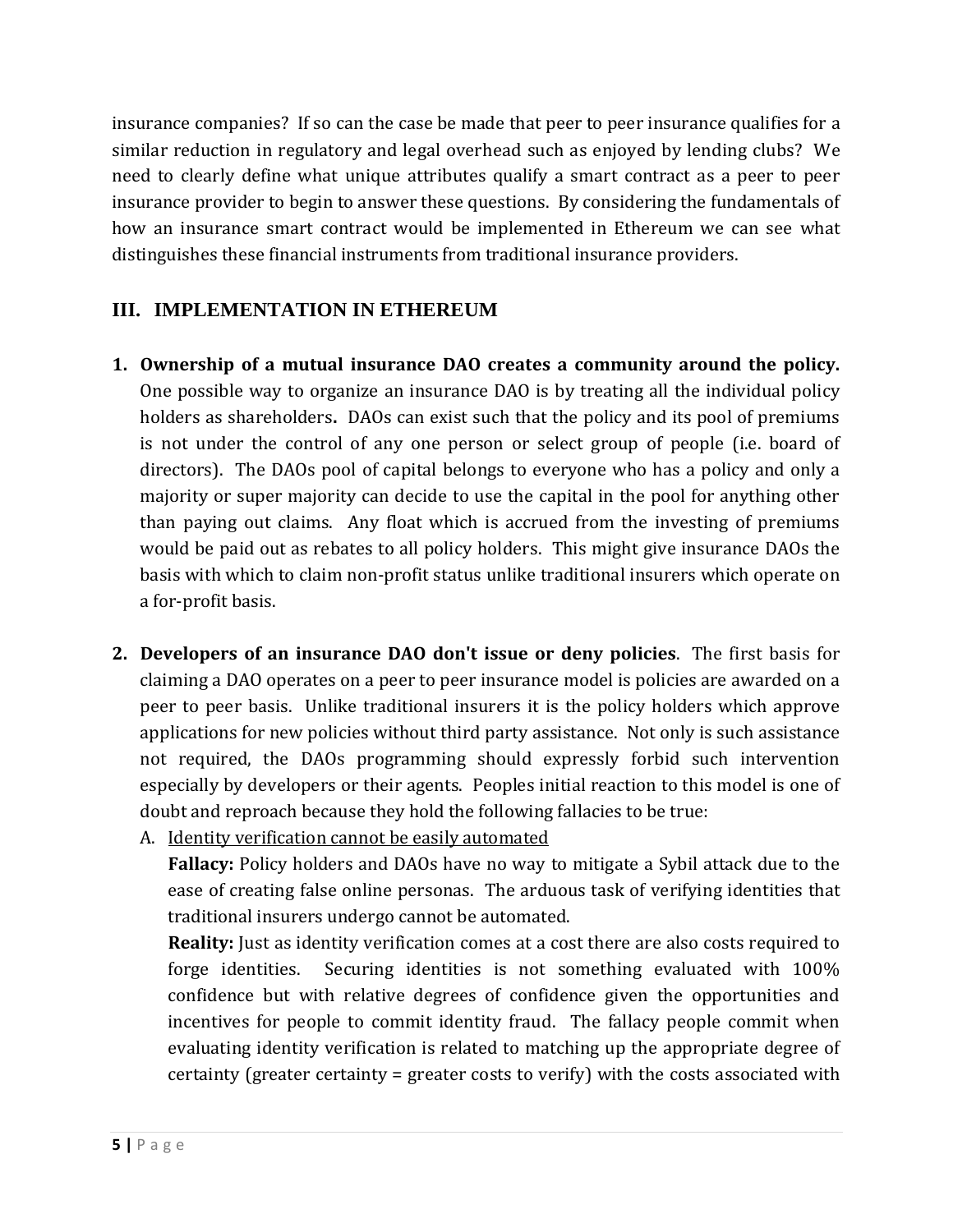fraud. The question that needs to be evaluated is not "can I verify this identity?" but rather "how much does it cost me to verify this identity relative to the asset I am protecting?" and "relative to the payout of a claim and the potential costs associated with fraud how expensive is it for an attacker to forge a credible identity?"

Creating a policy that only insures auto glass is not equivalent to creating a policy that insures every make and model of vehicle up to the full cost of a complete replacement in addition to any harm or injury to the driver, passengers, other individuals and other property. A few interesting facts:

- In 2012, the average auto liability claim for property damage was \$3,073; the average auto liability claim for bodily injury was \$14,653 (ISO, a Verisk Analytics company).
- In 2012, the average collision claim was \$2,950; the average comprehensive claim was \$1,585 (ISO, a Verisk Analytics company) (rmiia.org, n.d.)
- Average estimated cost of replacing a windshield is less than 350\$ irrelevant of the make and model of the vehicle.

One's strategy for identity verification for a policy covering auto glass therefore need not be equivalent to a policy for complete auto coverage.

For most early insurance DAOs with humble goals (think auto glass) what is a sensible approach to identity verification? Use established online reputation systems tied to social media. Then have the DAO leverage human intelligence in combination with social media profiles to prevent Sybil attacks. If you think it's easy to create fake Facebook accounts that seem real to human beings then you probably will not find this argument persuasive. Robots can be created to write convincing profiles and people can be trained to spot robots. It is interesting to think there are evil masterminds out there who employ robots to create hundreds of fake Facebook accounts which dialogue with themselves over the course of several years to create the illusion of real identities. Then presumably such masterminds would create several shell companies for auto glass repair and open hundreds of policies. These fake policy holders would presumably pay a few months of premium payments, then would open up costly claims, receive claim awards and shortly thereafter cancel their policies until fraud completely exhausts the premium pool. All while the real policy holders pay no attention to a possible spike in coverage and do nothing to try to come up with a way to compensate for the attack.

In response policy holders could reasonably petition that the DAOs code be updated to require every claimant include a recorded telephone call with a random policy holder verifying the details of any claim. So now the evil mastermind needs to hire people to lie presuming that the robots of the future still sound like Siri and cannot pass the Turing test. Fraud is not free it comes with a cost. Given the costs of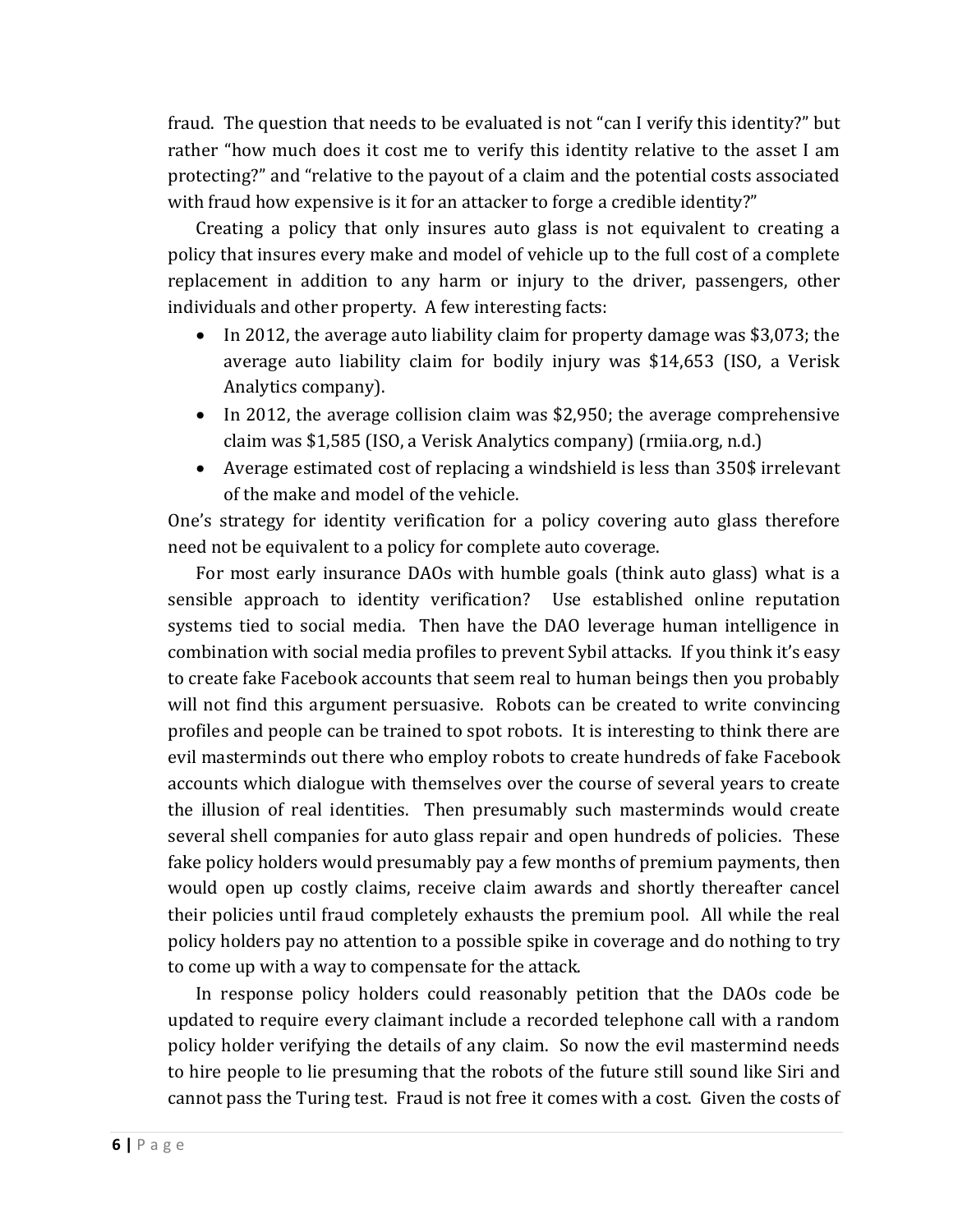time and money evil masterminds have better things to do than attempting to compromise an insurance DAO for auto glass. Admittedly it is unlikely that anyone would ever purchase a policy that only covers auto glass but one has to pick the low hanging fruit first which means that *the insurance DAO must have its humble beginnings with small value claims.* 

It's reasonable to conclude that profiles created on social networks that seem to belong to real people raise the costs of producing a credible online identity beyond the value of small claims. In combination with other verification methods social media profiles can augment the verification of new policies which pay larger claims. Since this model is not used by traditional insurers most people are unaware of how this approach simplifies identity verification with **lower** verification costs and **lower** rates of fraud than traditional more costly verification methods.

B. Policy holders lack the skills to issue new policies

**Fallacy:** Policy holders are not trained and therefore unqualified to serve as evaluators to determine who is eligible for new policies.

**Reality:** Two approaches solve this problem. Limitations placed upon the scope of policies and limitations placed upon the type of initial conditions needed to determine eligibility. Issuance of life insurance for instance may be difficult to implement due to its numerous and complex set of initial conditions which determine eligibility. Good insurance DAOs seek to create policies with narrow scopes relying on few initial conditions. Good initial conditions are vastly limited in the ranges of answers that are possible. Good answers should always be reducible to a yes or no or to a value that is a gradient on a scale which can be signified by a number. These types of values can be easily understood by the DAO and by an untrained evaluator to determine eligibility for a policy.

C. Application data verification cannot be easily automated

**Fallacy:** There is no easy way to automate the verification of all the information that goes into approving a policy due to the complexity of the data or the variety of data sources used for evaluation. Underwriting policies is a skill that cannot be automated.

**Reality:** Policies with narrow scopes require the verification of a narrow set of initial conditions. Verification requires reliable data sources to confirm an applicant's claims. Sometimes the best "data source" is the applicant's own social network. Finding out how to leverage an applicant's social network to determine the veracity of an applicant's claims is a skill developers need to learn to produce a good insurance decentralized app. There will be the need for decentralized apps to use a variety of creative methods to demonstrate that indeed data verification can be an automated process when human intelligence is leveraged by a DAO.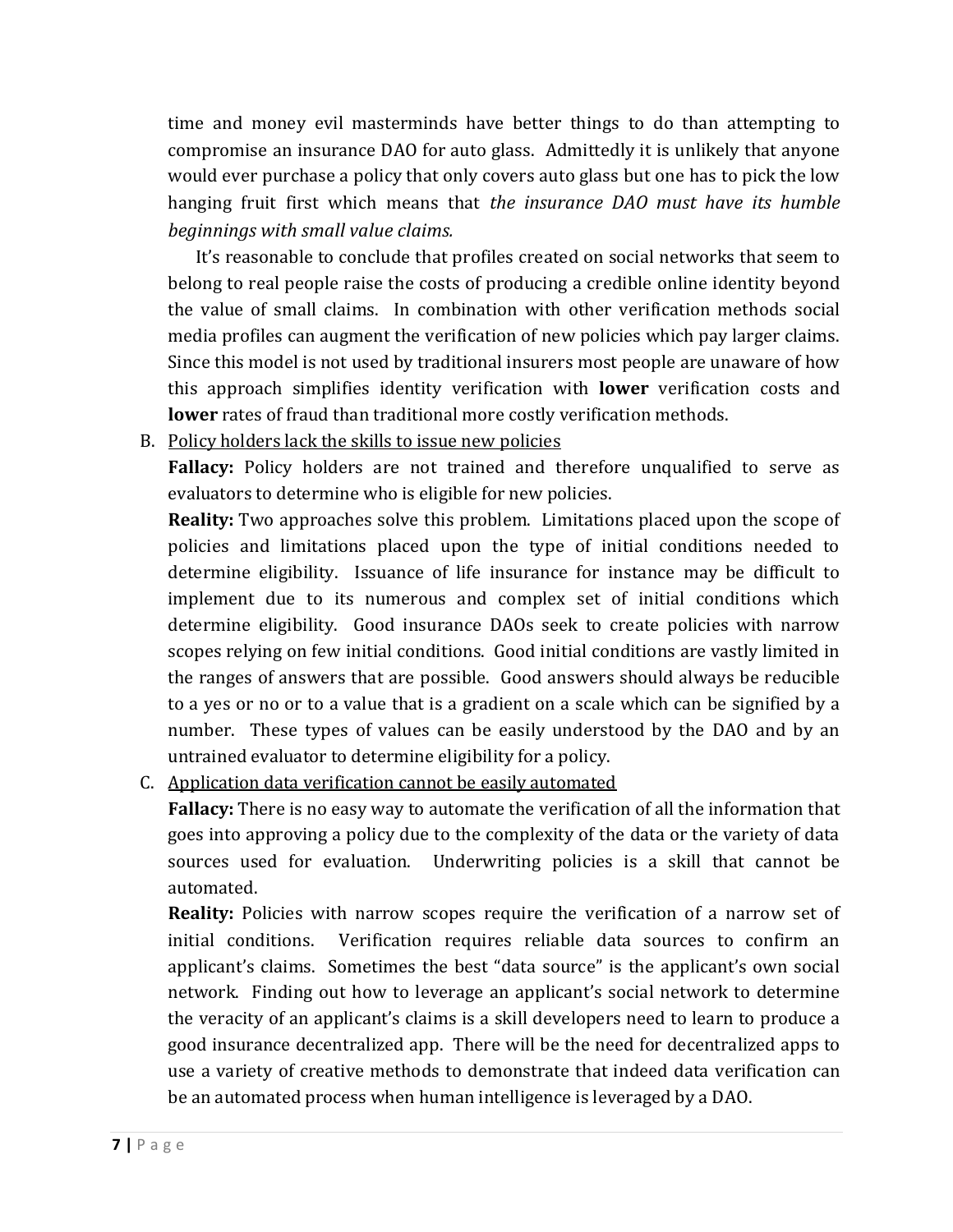#### D. Policy holders won't participate

**Fallacy:** Policy holders don't have the time or the desire to function as evaluators. **Reality:** For insurance with a narrow enough scope the time needed to evaluate new policies can be less than 5 minutes with the aid of technology to simplify the process. Incentives and reassignment strategies similar to Amazon's mechanical Turk can be employed to distribute such micro tasks. Fair rewards for participation and fines for non-participation will assure that the task of new policy evaluation is processed in a timely manner.

E. You cannot trust people will evaluate rationally

**Fallacy:** Since you cannot rely that a policy holder will act in a rational manner applications will not get consistent treatment.

**Reality:** This problem is solved by using multiple policy holders to evaluate a single application and taking the majority viewpoint such as a 2 out of 3 or 3 out of 5 opinion.

The computational steps taken to reach an approval or denial are published on the blockchain and new policies are created as entries within the smart contracts ledger. The non-triviality of policy creation is highlighted by the fact that apart from executing the smart contract code which governs the DAOs application process no policies can be created. This code also governs the conditions under which any existing policies would be cancelled. Thus policies exist in a state secured by blockchain technology similar to the degree ones bitcoins are secured by private keys because no one can steal your policy unless they can steal your identity.

**3. Developers do not collect or spend monthly premium payments.** This condition may seem obvious but money is the lifeblood of an organization. Who has access to that money and the rules that govern how it can be spent define an organizations corporate policy. A smart contract DAO uses the blockchain network to collect and spend premium dollars given the rules written in its contract code. Developers write that code but that code should never permit developers access to those funds. This also assumes that modifying smart contract code is a non-trivial task requiring a majority or super majority of policy holders to approve such modifications.

Peer to peer payments recorded on the blockchain secures and records funds. Payments between policy holders and the DAO are completely auditable thus a higher degree of corporate financial transparency is possible in the world of blockchain insurance. Hopefully this would assist a DAOs participants to make the case that less regulation is needed being that funds are safeguarded from human error or coercion. These claims however don't hold any value without a reliable third party available to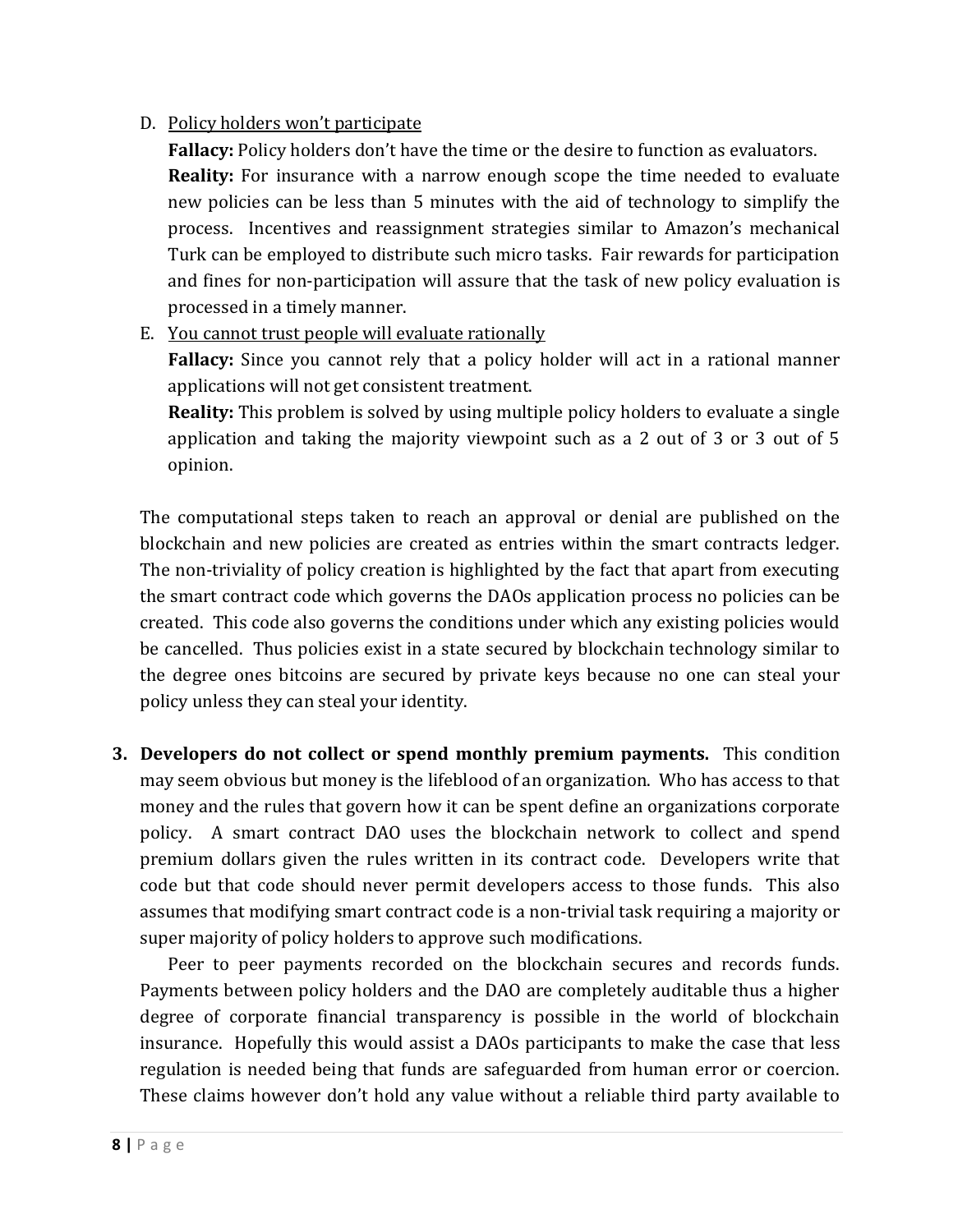audit the contract code. The producing of infrastructure to certify the honest nature of smart contracts may take some time but eventually it is conceivable that DAOs might be capable of receiving a gold seal for financial integrity.

**4. Developers do not approve or deny insurance claims.** A second basis for claiming a DAO operates on a peer to peer insurance model is claims are awarded on a peer to peer basis.Policy holders award or deny claims under the rules written in a smart contract which govern the corporate policy of a DAO. Many of the same requirements, limitations, and fallacies which applied to the issuing of new policies also apply to the awarding of new claims. Typically this elicits similar types of responses. These concerns can be summed up as: can a peer to peer system fairly award honest claims and can a peer to peer system mitigate claim fraud?

To evaluate these questions we need to boil claims down to their most basic elements. Although many different types of claims exist for various types of policies most claims have three stages:

- Evaluation for an initial award
- Payout in either one lump sum or over time
- Closing out a claim

To release a claim payment requires the following:

- Verify if the claim made matches the narrow scope of coverage tied to the initial conditions of the policy.
- Validate if the assertions of the claimant are true.

The first concern people have about peer to peer claims has to do with identifying eligibility for an award. The second concern people have about peer to peer claims has to do with the conditions under which payments are made. It is very important to distinguish that awarding a claim is separate from paying a claim. In many cases you wouldn't want to use the same groups of people to perform these two different tasks. One group is required to consider the claimant's request under the best possible light and the second group is required to protect the interest of existing policy holders by maintaining the health of the premium pool from fraud. If we can demonstrate that these two groups of people can effectively perform the task assigned to them then we have the basis to make the case that peer to peer insurance is possible.

If claims are to be fairly awarded it would seem necessary to verify an evaluator's competency to perform such a task. As with underwriting policies it seems that awarding claims must require some skill or training. The skill level required to award claims is directly proportional to a policy's complexity. A policy's complexity is determined by the following three key items: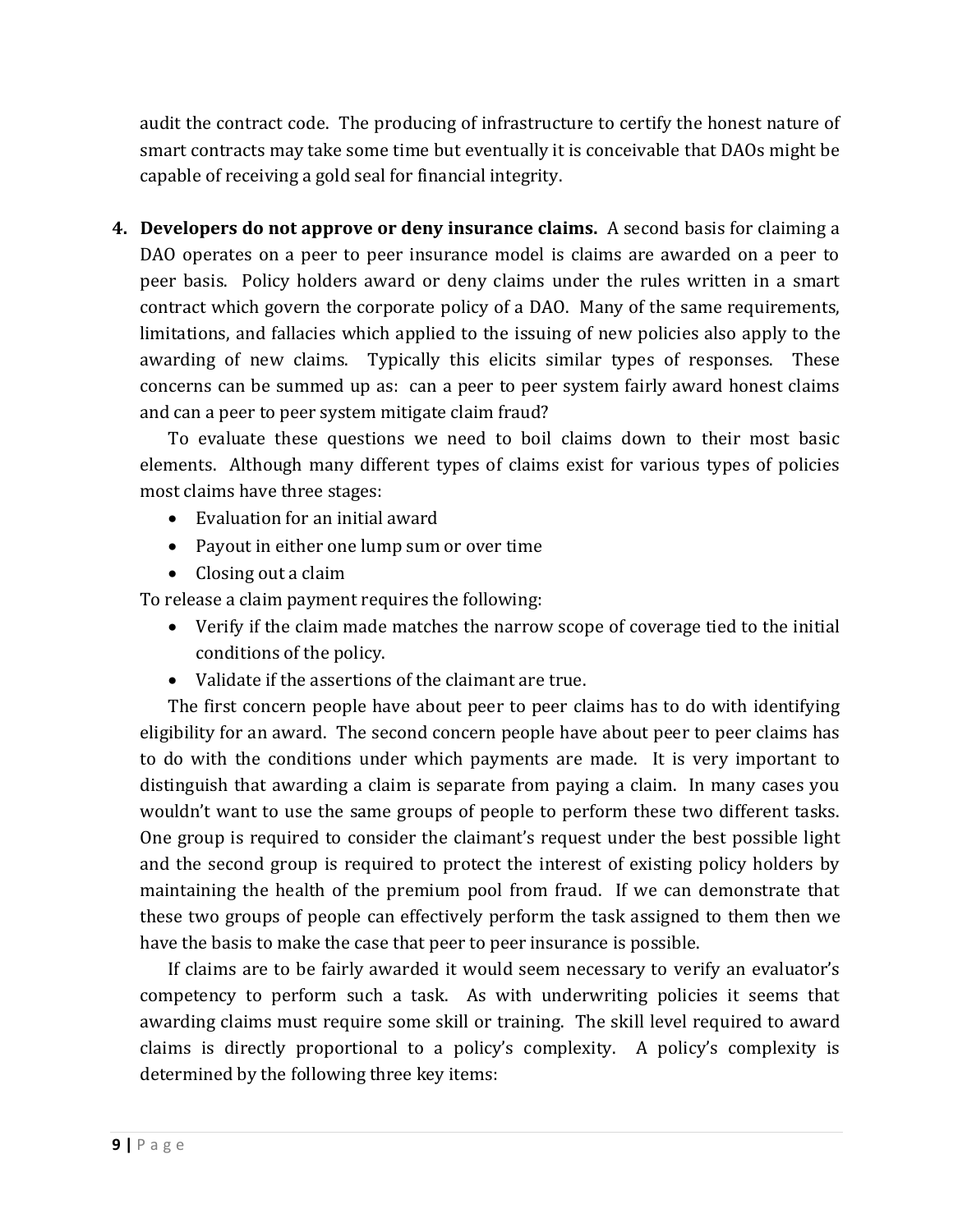- A policies scope number of conditions to be evaluated which impact someone's claim
- Condition complexity how many different factors are considered to determine if a condition evaluates as true or false
- Factor complexity how well do factors resolve to numbers.

Using crop insurance as an example we could potentially limit the scope of a policy to one condition, the weather. When evaluating the weather we may choose to take into account rainfall and temperature as factors. Rainfall resolves to measurement in inches and temperature resolves to degrees in Celsius. As mentioned in the Ethereum white paper it is easy enough for a farmer in Iowa to purchase a derivative that pays out inversely based on the precipitation in Iowa, then if there is a drought, the farmer will automatically receive money. But in this case human beings are not required to evaluate a claim and the system is automated.

The above policy would exclude any coverage from locusts devouring a farmer's crop but if such coverage did exist which data feed would you use to determine if a claim is to be awarded? Locust swarms large enough to damage crops would certainly make the news. Perhaps you could have an oracle monitoring several news feeds or a government database to determine if a claim is to be awarded. Determining the extent of the damage thus the size of the claim however becomes a challenge. What data feed can accurately gauge the damage caused by such a condition? Could you potentially pay someone to go out to the farmer's field and measure this damage? What qualifies them to perform this task and can their measurement be trusted? Could other policy holders (who are also farmers) look at real time satellite data to determine this damage?

All of these questions highlight the challenges and potential opportunities facing developers who have creative insights into these particular problems. Developers must be able to accurately evaluate events in the real world to reliable numerical values. The assertion made by designers of peer to peer DAO insurance smart contracts is that there are solutions to these problems which fairly award claims and overcome fraud when paying out claims.

- **5. Developers do not pay out insurance claims.** Although this fact is obvious to most of us it cannot be overstated enough that developers have no control of funds. Once policy holders evaluate a claim as true and a payment as valid the smart contract DAO uses the Ethereum network to pay out claims and all such payments are publicly auditable on the blockchain.
- **6. Trusting the DAO is not equivalent to trusting the developers**. This technology is unique in that it will allow you to predict with a greater degree of reliability how your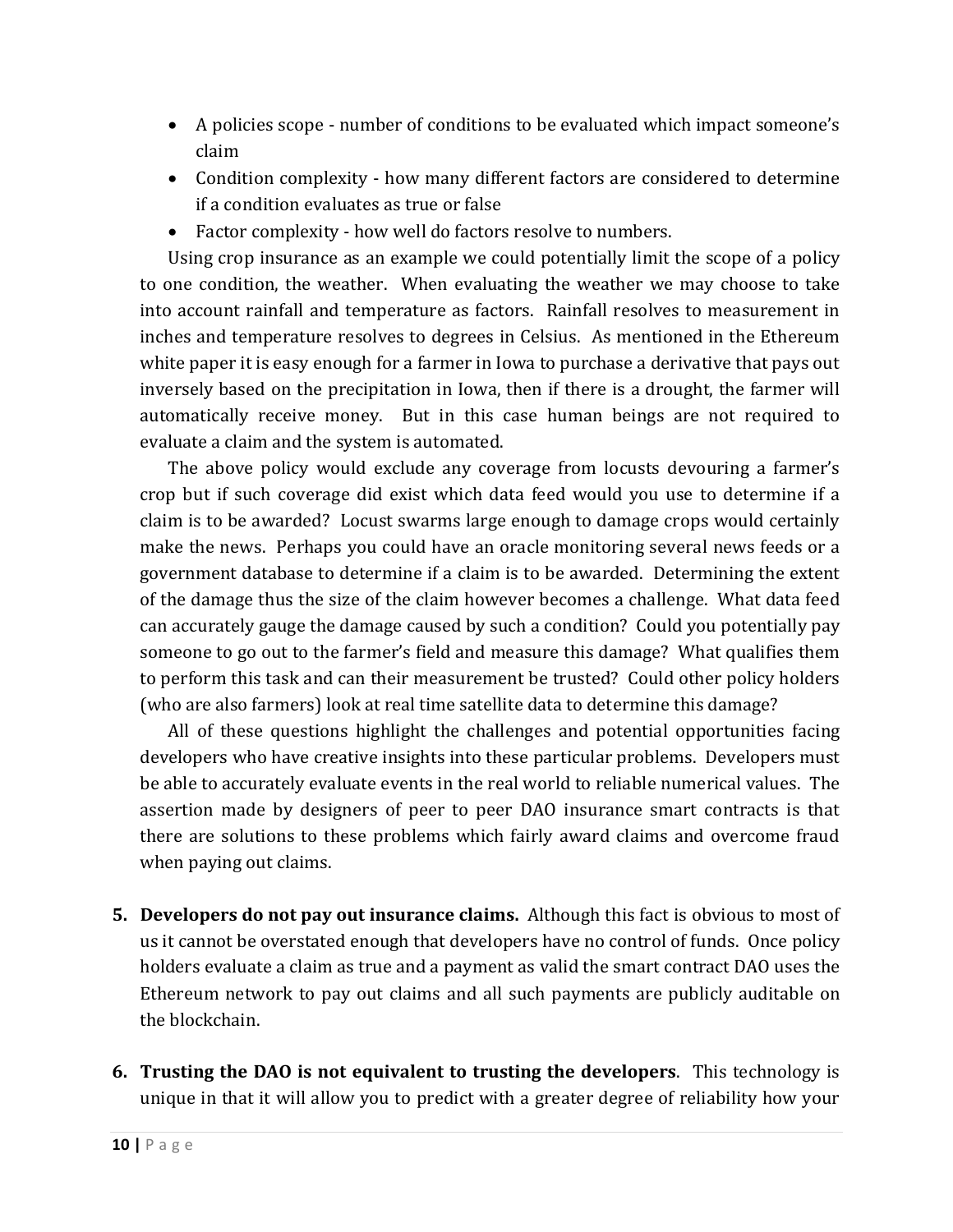claims will be awarded than you could with a traditional insurance company. This is because the insurance DAOs corporate policy is based upon software which is more predictable than insurance corporate policy based upon human decisions. The smart contract must obey its code. A board of directors need not always obey their own corporate charter nor must a single employee always do things according to corporate policy. If a node running smart contract instructions somehow malfunctioned the result would be published for anyone to evaluate and audit. If other nodes in the network detect this malfunction the result is rejected. If human beings malfunction since the result of their malfeasance is not immediately published and auditable it could potentially be weeks, months or years before anyone finds out and by that time the damage may be irreversible.

There is still the need for new applicants to determine if any potentially malicious code exists within the smart contract policy which would lead to their own financial loss, but once that determination has been made unless or until the code is changed an underlying assurance of predictability exists which is more solid than promises made by human run insurance organizations.

**7. The DAO smart contract is an autonomous agent over which developers have no control.** Once activated the smart contract DAO is a corporation where no fulltime employees are responsible for its operation. If it is found to be in violation of the law it would be solely responsible for its own actions. Developers who program a smart contract in doing so may not be violating any known laws. This same grey area exists with Uber who disputes with regulators that their cars are required to meet the same safety and insurance requirements imposed on taxis and follow the same laws imposed to restrict the number of cabs within a city. Whether or not developers have any responsibilities being that they do not run any aspects of the day to day operations of the insurance organization is an interesting question.

If modifying smart contracts depends on a consensus mechanism centered around policy holders making proposals and voting on changes this puts the responsibility associated with meeting changing legal requirements on the policy holders themselves. Perhaps initially an insurance DAO may operate within the scope of all existing legal requirements but if these requirements change over time the DAOs operations may fall outside of legality. If no consensus can be reached among policy holders to bring the DAO up to the new legal standard this creates an interesting problem. Who then becomes responsible for the operation of the DAO outside of the law? Who would be arrested? Would you attempt to stop the DAOs function by arresting individual policy holders? Wouldn't this be a futile effort given that the DAO will continue to function so long as some policy holders remain active? Payments are the lifeblood of the DAO and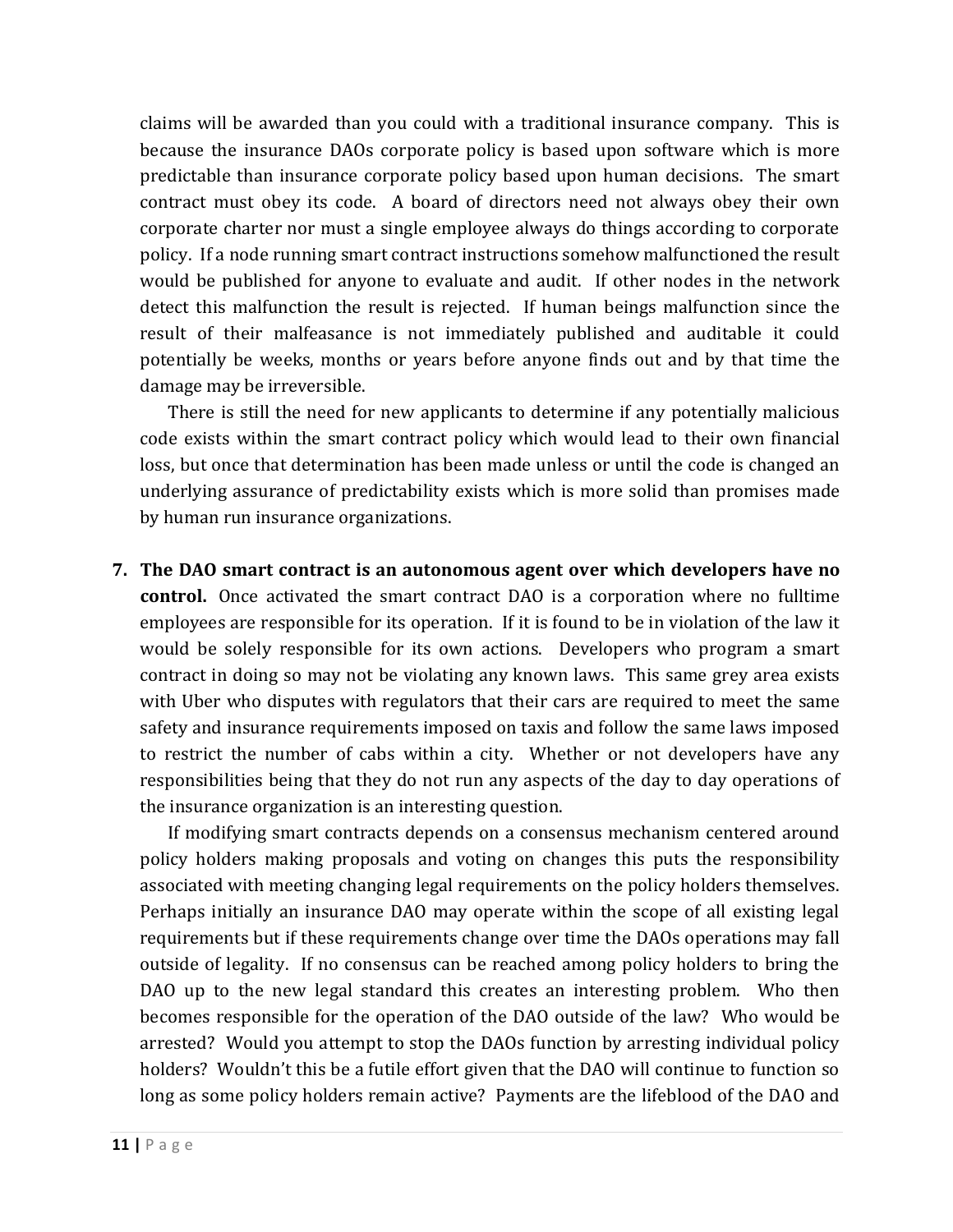on a peer to peer payment network there is no third party payment police that exists to restrict such transactions. Problems like these highlight how our legal framework needs to be reconsidered given that this this new technology is not well regulated within the scope of existing insurance law.

**8. The developers do not own or control the hardware on which the DAO runs.** This is a unique consequence of smart contracts running on decentralized blockchain technology. If the DAO has a flaw the developers cannot fix it by unplugging the DAO or accessing hardware in which the DAO resides because it doesn't reside on any single piece of hardware.

## **IV. CONCLUSION**

DAO smart contracts have the potential to decentralize financial products such as insurance. Corporations decentralized to the degree envisioned by the Ethereum community have never been possible before in human history due to the reliance on trusted third parties to broker financial transactions. With peer to peer payments and now potentially peer to peer contracts being made possible by blockchain technology many opportunities exist for the creation of financial products and services which have never existed before. Given the low barrier to entry for participation in this new space this should revolutionize what we believe to be possible in the world of financial contracts. If such decentralization proves to be technically possible the regulatory framework which governs participation in these entities becomes the only remaining barrier to entry into this new financial system.

#### **GLOSSARY OF TERMS**

- **Ethereum:** A decentralized publishing platform featuring stateful user-created digital contracts. Ethereum uses ether as payment to execute smart contracts allowing contracts or other agents to lease out computational cycles of hardware operating on the network by paying a fee. This results in decentralized smart contract code on a public ledger maintained and ran on decentralized hardware.
- **DAO or decentralized autonomous organization:** A smart contract which operates as an autonomous agent on the blockchain capable of managing digital assets to execute corporate policy as determined by the smart contract software programming.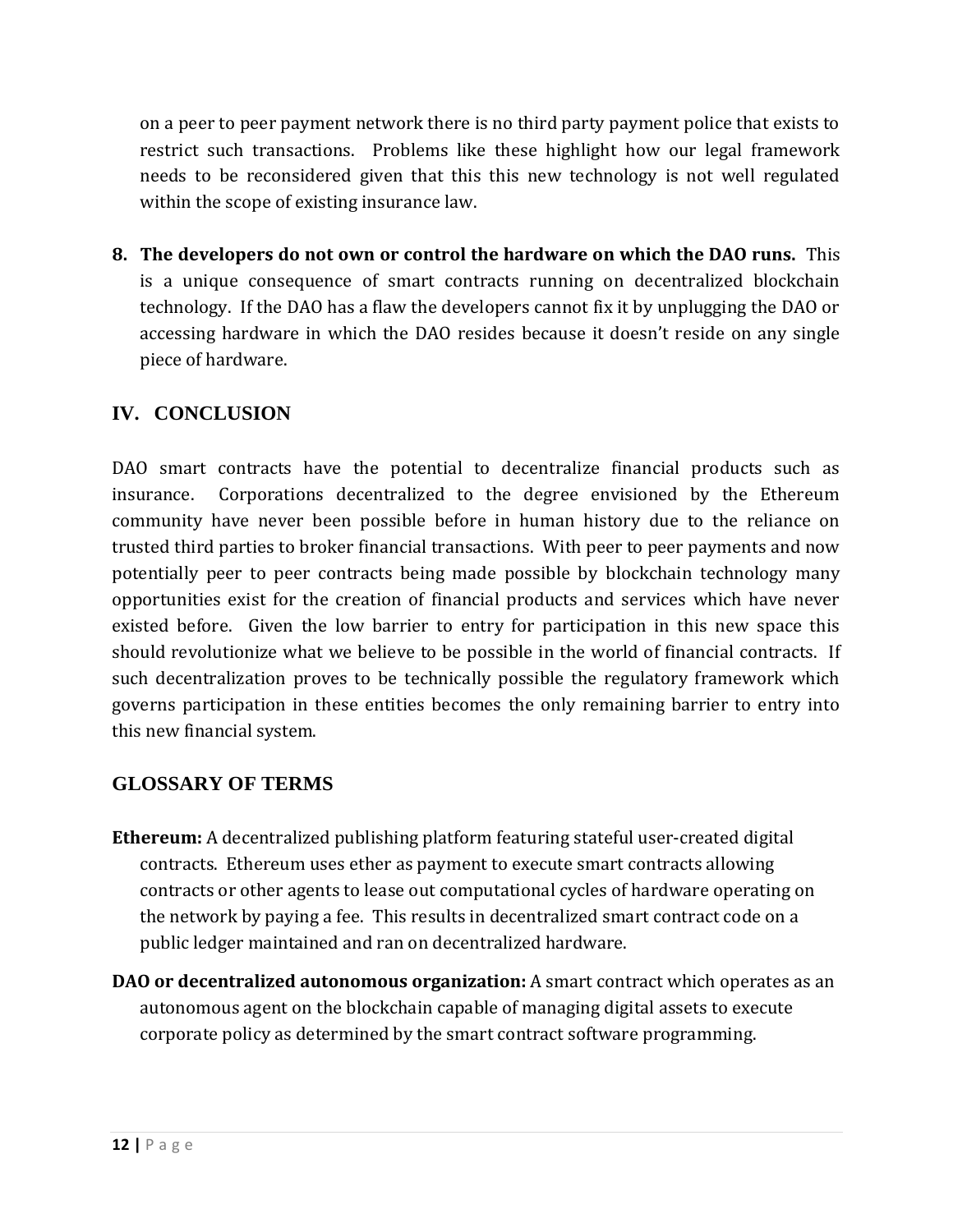- **Smart contract**: Software code which is capable of holding, transferring, receiving, or spending digital assets. Uses the blockchain publishing platform to run computations which determine how financial assets are managed. Also understood as software subject to computer protocols that facilitate, verify, or enforce the negotiation or performance of a contract, or that obviate the need for a contractual clause.
- **Blockchain**: A decentralized public ledger (database) of transactions shared by all nodes participating in a system based on the Bitcoin protocol. Such an identical ledger allows nodes on the network to achieve consensus. A full copy of a blockchain contains every transaction ever executed in the ledger. With this information, one can find out how much value (or other assets) belonged to each address at any point in history.
- **ROSCA or Lending club**: A group of individuals who agree to meet for a defined period in order to save and borrow together, a form of combined peer-to-peer banking and peerto-peer lending. Each member contributes the same amount at each meeting, and one member takes the whole sum once. As a result members will at some point be given access to a substantial pool of funds during the life of the ROSCA which they may use for whatever purposes they wish. This method of saving is a popular alternative to the risks of saving at home, where family and relatives may demand access to savings. Other names for these types of organizations include: tandas (Latin America), cundinas (Mexico), susu (West Africa and the Caribbean), hui (Asia), or pandeiros (Brazil).
- **Transparent**: The clear explanation of the computational basis for how a smart contract reached a specific result which includes:
	- 1. Publishing of the smart contract code
	- 2. Publication of the computational steps taken to reach the result when the smart contract code was ran.
	- 3. The publication of the result with its relevant timestamp
	- 4. If the result determines a transfer of funds occurs the publication of any financial transactions associated with the result.
- **Auditable**: The ability to determine accurately the complete history of a smart contracts financial accounts encompassing all spends and payments made to or from the DAO. This is possible because all transactions are recorded by all nodes which operate to maintain the blockchain.
- **Non-malleability**: The inability for contract code to be changed by developers or other 3rd parties. The inability for contract code to be arbitrarily changed by policy holders who have the ability to vote on changes. This quality protects the integrity of the contract code from changes by malicious parties.